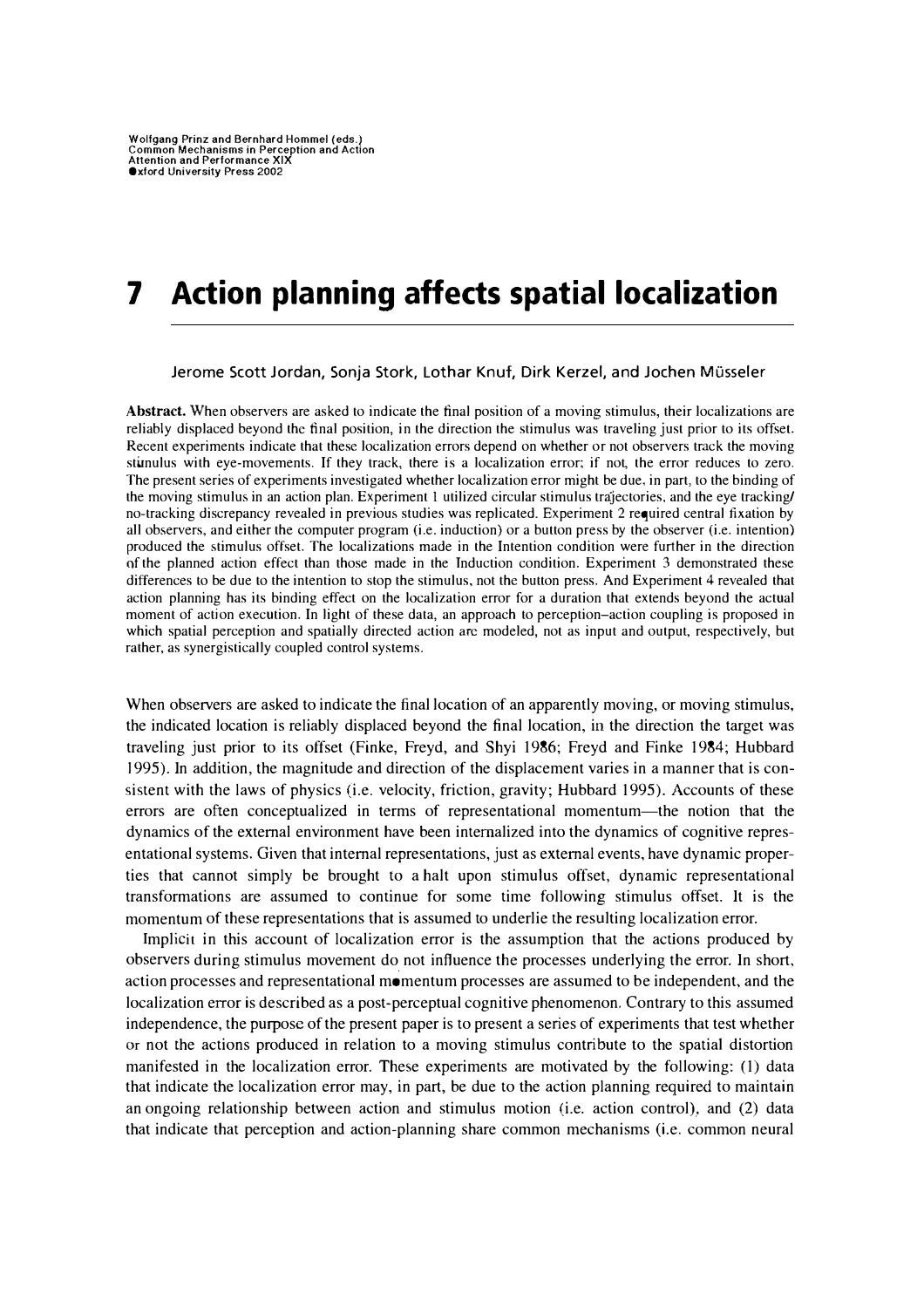mediation). Collectively, these data imply that the very act of planning an action in relation to a stimulus event serves to transform the processes underlying perceptual mappings of that stimulus event. In short, it implies that action planning influences the localization error.

# 7.1 Action control and localization error

In representational momentum paradigms, observers are free to move their eyes. In fact, in most experiments no instruction is given in this regard, and it is assumed that eye-movements used to pursue and track the target do not contribute to the localization error. It has been demonstrated, however, that the eyes continue to drift in the direction of target motion if a pursued target, travelling on a linear trajectory, suddenly vanishes (Mitrani and Dimitrov 1978), and the magnitude of such drift varies directly with tracking velocity (Mitrani, Dimitrov, Yakimoff, and Mateeff 1979). In addition, static stimuli presented in the periphery are localized closer toward the fovea than they actually are (foveal bias; e.g. Müsseler, Van der Heijden, Mahmud, Deubel, and Ertsey 1999; O'Regan 1984; Osaka 1977; Van der Heijden, Müsseler, and Bridgeman 1999). In light of these data, it may be the case that when a moving target suddenly disappears, the eyes overshoot the final position of the stimulus. such that the fovea is shifted into the direction of motion. S ubsequently, the foveal bias inherent in static localizations, coupled with the changing position of the fovea due to overshoot, causes the final position of the target to be localized in the direction of the fovea's motion (i.e. in the direction of the target's motion). In short, it may be the case that the localization error is related to eye-movement control.

To test this idca. Kerzel, Jordan, and Müsseler (in press) conducted a representational momentum experiment in which they asked observers to localize the final position of a moving stimulus. Unlike other representational momentum experiments, however, they devised a condition in which observers were instructed to fixate a stationary fixation point during the presentation of the moving stimulus. This instruction, of course, prevented observers from making the smooth-pursuit movements observers normally make during such tasks. The results are depicted in Fig. 7.1. In the tracking condition, in which observers were allowed to track the moving stimulus, the traditional representational momentum effect was obtained. Localizations were displaced beyond the vanishing point, in the direction of stimulus motion, and the magnitude of the localization error varied directly with the velocity of the moving stimulus. In the fixation condition, however, there was no displacement in the direction of stimulus motion. There was vertical displacement, probably due to the retinal eccentricity of the vanishing point (i.e. the fixation stimulus was located 2° below the trajectory of the moving stimulus), but there was no horizontal localization error whatsoever.

These data strongly imply that the localization errors reported in previous representational momentum experiments may have been due, in part, to the control of the eye movements necessary to track the moving stimulus. To be sure, arguments against an eye-movement account have been posed on many occasions (see Kerzel et al., in press, for a thorough review of these arguments). These arguments tend to treat the moving eye as a moving camera, however, and they do so by down playing the fact that oculomotor tracking is a controlled action. Given the data of Kerzel et al., it seems this latter point is rather central to the localization error, and really cannot be downplayed. Oculomotor control requires planning, and this planning must (I) take into account anticipated future locations of the moving stimulus, and (2) be generated continuously in order to effectively control eye-target relationships. In light of these demands on eye-movement control. it may be the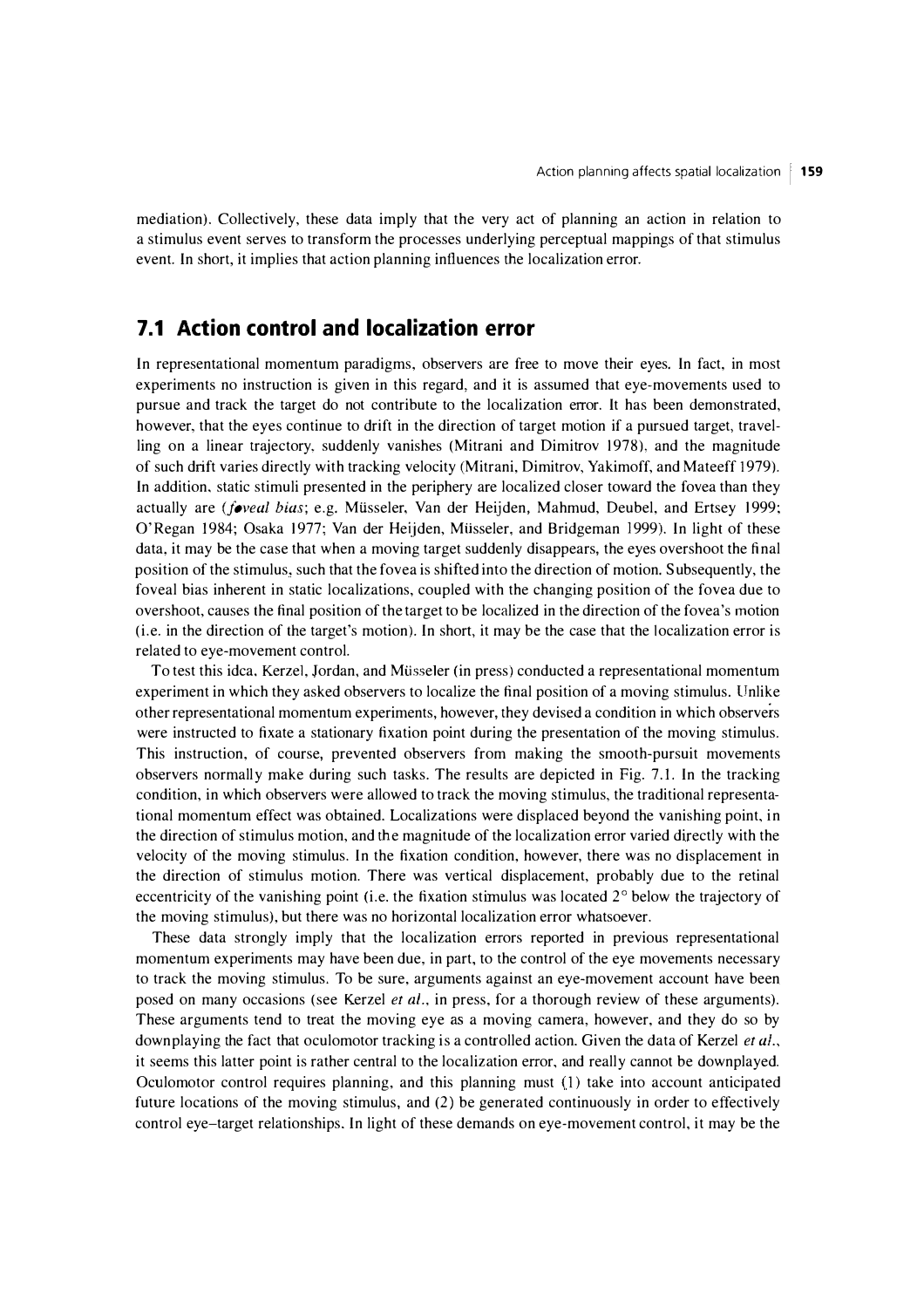

Fig. 7.1 Mislocalization as a function of instruction (pursuit vs. fixation) and velocity. The dark bars represent the Fixation condition, and the light bars, the Pursuit condition. Error bars represent standard errors between participants. Panel A: Positive values indicate errors in the direction of movement, negative values errors opposite to the direction of movement. Panel B: Positive values indicate errors above the final position, negative values errors below the final position.

case that the localization error is more due to momentum derived from action control than momentum derived from action-independent post-perceptual representations.

# 7.2 Action planning and perceptual mapping

Another challenge to the idea that localization errors are action independent derives from data that reveal rather tight functional couplings between the planning aspect of action control and shifts in spatial perception. Classic research in visual attention, for example, indicates that roughly 50-100 ms after the presentation of a saccadic target. the threshold for the detection of events at the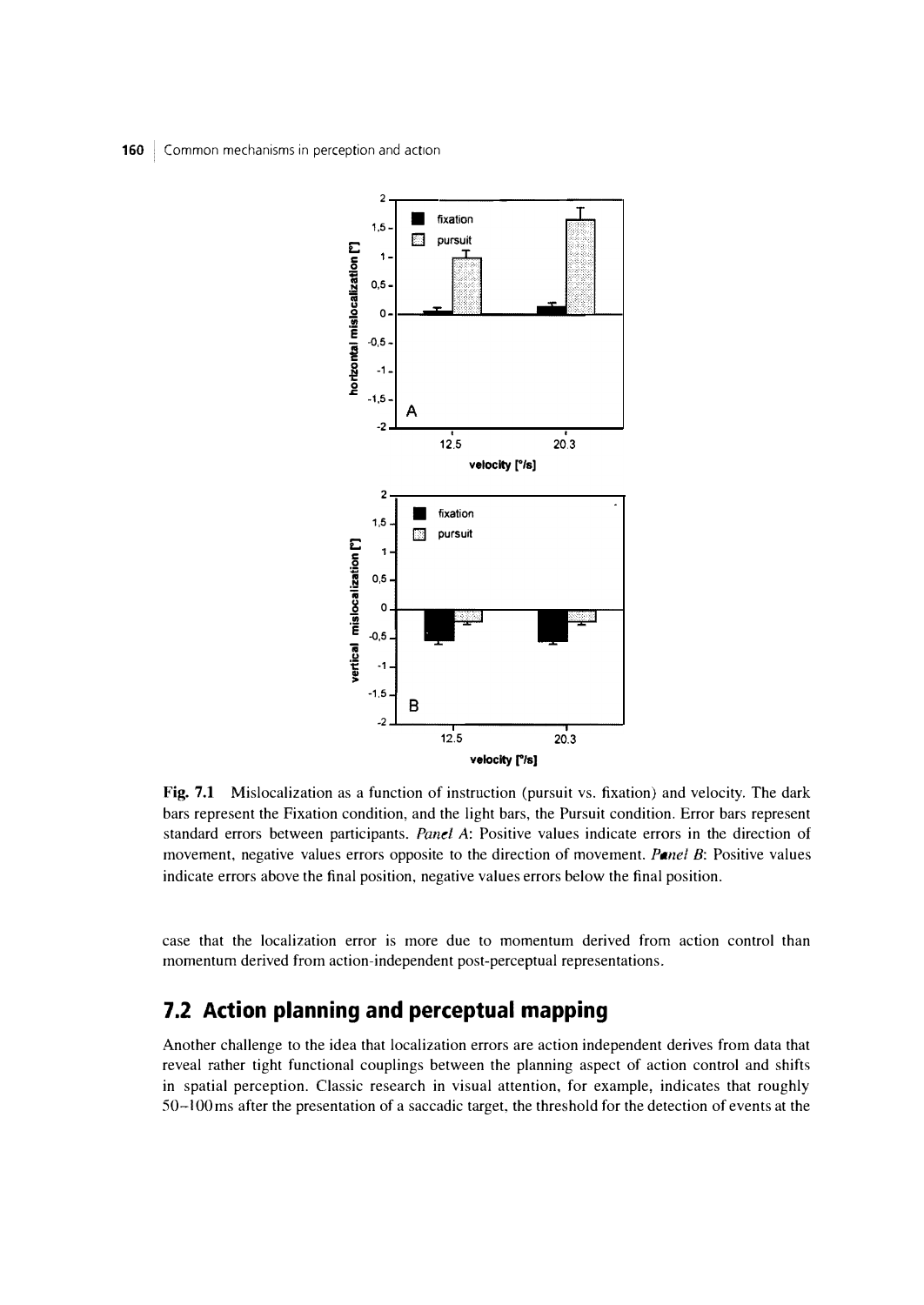target's position is reduced (Bachmann 1999; Klein 1988; Posner 1980; Posner and Cohen 1984; Schneider and Deubel, this volume, Chapter 30; Wolff 1999). Such pre-saccadic shifts in detectibility thresholds constitute shifts in the spatial content of perception that are associated with the planning of an action. Some researchers even argue that these shifts constitute a necessary pre-condition of saccadic control (Rizollatti, Riggio, Dascola, and Umilta, 1987; Wolff 1999).

Further evidence of planning-perception coupling comes from experiments in which observers are asked to make judgments about the perceived location of a stimulus presented during the production of an action. Dassonville (1995), for example, asked observers to move their arm through the dark and localize the point at which their moving finger received a vibrotactile stimulus. Observers tended to localize the stimulus at locations beyond the point of stimulation. In other words, observers perceived the stimulus at locations to which they were planning to move their hand at the moment the stimulus was presented.

Collectively, these data indicate a rather tight functional coupling between action planning and perceptual space. To be sure, this idea is not completely new. Both philosophers and psychologists have argued that actions are planned in terms of the distal effects they are to produce (i.e. in terms of distal perceptual space). Harless, for example (see Hommel 1998), referred to intentions, or action plans, as Effektbilder (effect images). James (1890/1950, p. 501) said, '... an anticipatory image ... is the only psychic state which introspection lets us discern as the forerunner of our voluntary acts.' And Hershberger (1976, 1987, 1998), in an attempt to explicate the idea that actions are planned in terms of their distal effects, referred to action plans as 'afference-copies' in order to contrast them with von Holst and Mittelstaedt's (1950) concept, 'efference copy'.

This idea has recently received a more formal theoretical/empirical treatment in what is known as the theory of Common Coding (Prinz 1992, 1997). Basically, this theory assumes that (1) actions are planned in terms of their distal consequences, and (2) the planning of an action necessarily recruits, or rather presses into service, neural transformations that also mediate the perception of those distal consequences. Empirical support for this idea derives from both neurophysiological and psychophysical research. Several neurophysiological findings of the last decade, for example, point to populations of neurons that seem to mediate both *sensitivity to*, and *production of*, distal events (i.e. they appear to be involved in both perception and action planning, respectively). Examples include the 'visual-and-motor neurons' (e.g. Taira, Mine, Georgopoulos, Murata, and Sakata 1990) found in monkey parietal cortex, and the 'mirror neurons' (e.g. di Pellegrino, Fadiga, Fogassi, Gallese, and Rizzolatti 1992) located in the premotor cortex. Additional neurophysiological support for common coding derives from research on neural mechanisms that accomplish *coactivation* of distributed brain areas (Roelfsema, Engel, König, and Singer 1997).

Psychophysical support derives from studies in which participants are asked to identify the spatial value (i.e. left or right) of an arrow stimulus that is briefly presented while participants plan either a left or right button press (for an overview see Müsseler 1999; Müsseler and Wühr, this volume, Chapter 25). These studies reveal that observers are better able to identify (i.e. perceive) the direction of the arrow stimulus if it is presented alone, versus in the midst of an action plan (see also comparable findings by De long 1993; De long and Sweet 1994; lolireur 1999). Further, if the arrow is presented in the midst of an action plan (i.e. it is presented while observers are planning a right or left button press), its direction is better identified if it is opposite that of the planned action (e.g. left-pointing stimulus arrow presented during the planning of a right keypress). Common coding asserts these effects occur because the spatial content of planning the right or left button press becomes bound in the action plan and is, thus, less available for mediating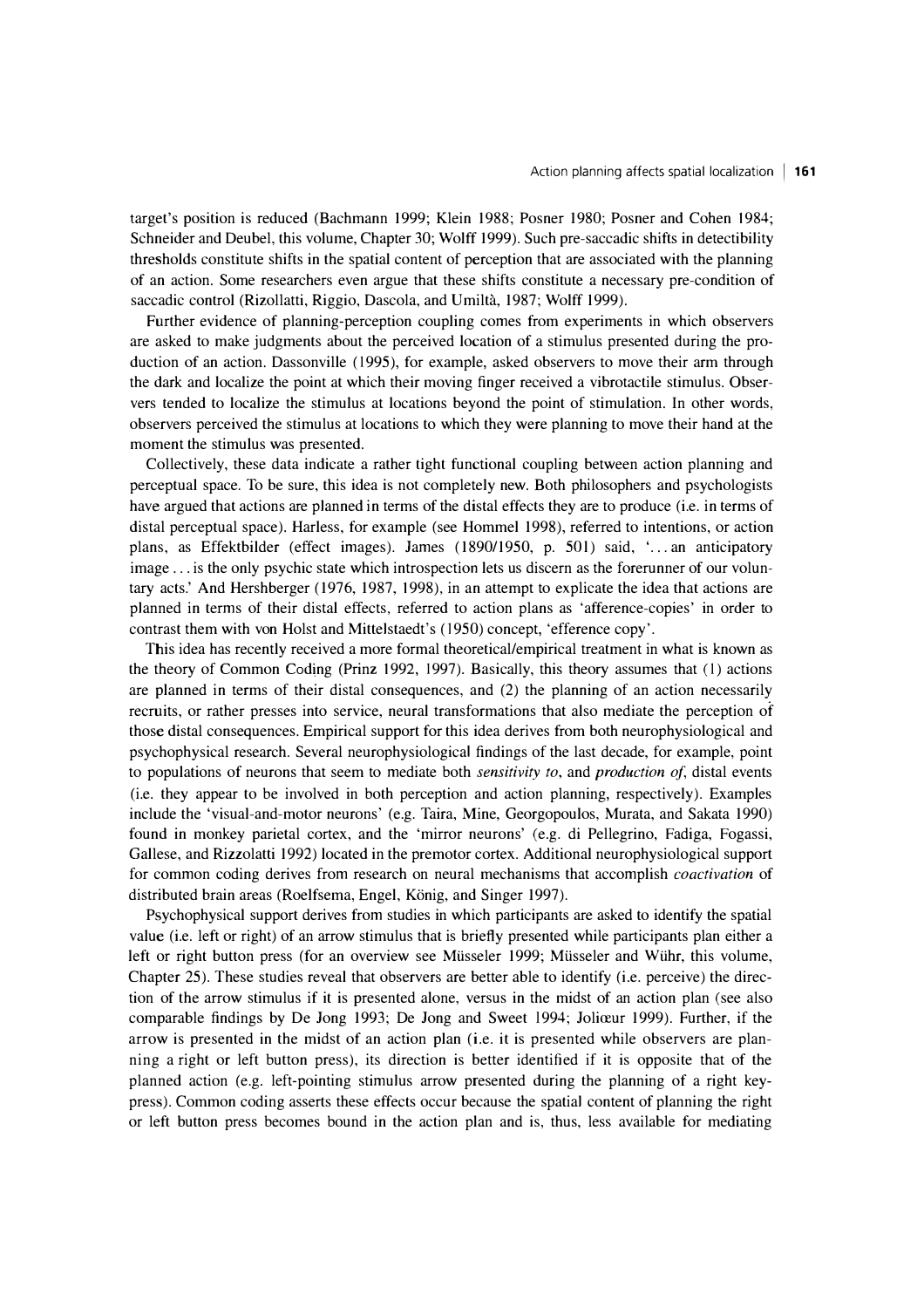perception of the arrow's direction (i.e. right or left). In short, the spatial dimension of planning one event interferes with the perception of another.

Though these studies address the spatial relationship between planning one event and perceiving another, they do not address whether or not an action-plan involving a particular stimulus influences the perceived spatial location of that stimulus. This is, of course, the issue being addressed by the present paper. If spatial perception and action planning share common mediation, the perceived location of a stimulus should depend on whether or not the stimulus is bound in an action plan. In short, the localization error may be due to the action-planning aspect of action control.

The data of Kerzel et  $\mathbf{d}$ . (in press) seem to address this issue—localization errors were found in the Pursuit condition but not in the Fixation condition. One might assume these differences in localization were due to the binding of the moving stimulus in an action plan in the Pursuit condition (i.e. 'track the moving stimulus'). It is not clear, however, whether the localization error resulted exclusively from the planning of the eye movements. If localization is influenced by action planning *per se* then localizations should vary as a function of action plans, regardless of the effector specified in the action plan. We devised a series of experiments to address this issue. Specifically, observers were asked to indicate the perceived final location of a target that moved on a circular trajectory around a central fixation point. Circular trajectories were utilized, as opposed to linear trajectories, in order to control for the retinal eccentricity of the point at which the stimulus disappeared. Experiment 1 constituted a replication of the Kerzel et  $d$ . experiment. In Experiment 2, the offset of the moving stimulus was produced by either an observer-initiated button press (i.e. the Intention condition), or the computer program (i.e. the Induction condition). These two conditions were designed to test whether the relationship between action planning and localization error is specific to oculomotor control, or extends to action control in general. Experiment 3 was a replication of Experiment 2, save for a cue condition in which observers were instructed to press a button in response to the onset of the moving stimulus. This experiment was devised to clarify whether any localization differences between the Induction and Intention conditions in Experiment 2 were due to the fact that participants pressed a button in the Intention condition, yet did not do so in the Induction condition. Finally, Experiment 4 was devised to test just how long action planning has its binding effect upon perceptual space. To test this, we ran three versions of the Intention condition, each of which was programmed to produce a different degree of delay between the observer's button press and the actual offset of the moving stimulus.

# 7.3 Experiment 1: oculomotor action plans

The purpose of Experiment 1 was to determine whether a difference in oculomotor action plans (i.e. fixation versus tracking), relative to the moving target, would produce differences in localization scores regarding the target's final position. This constituted a replication of Kerzel et  $d$ . (in press), save for the use of circular versus linear target trajectories.

# 7.3.1 Method

#### 7.3.1.1 Participants

Seven female and five male students of the University of Munich who ranged in age from 21 to 32 years (mean age of 26 years) were paid to participate in the experiment. They reported normal or corrected-to-normal vision and were naive as to the purpose of the experiment.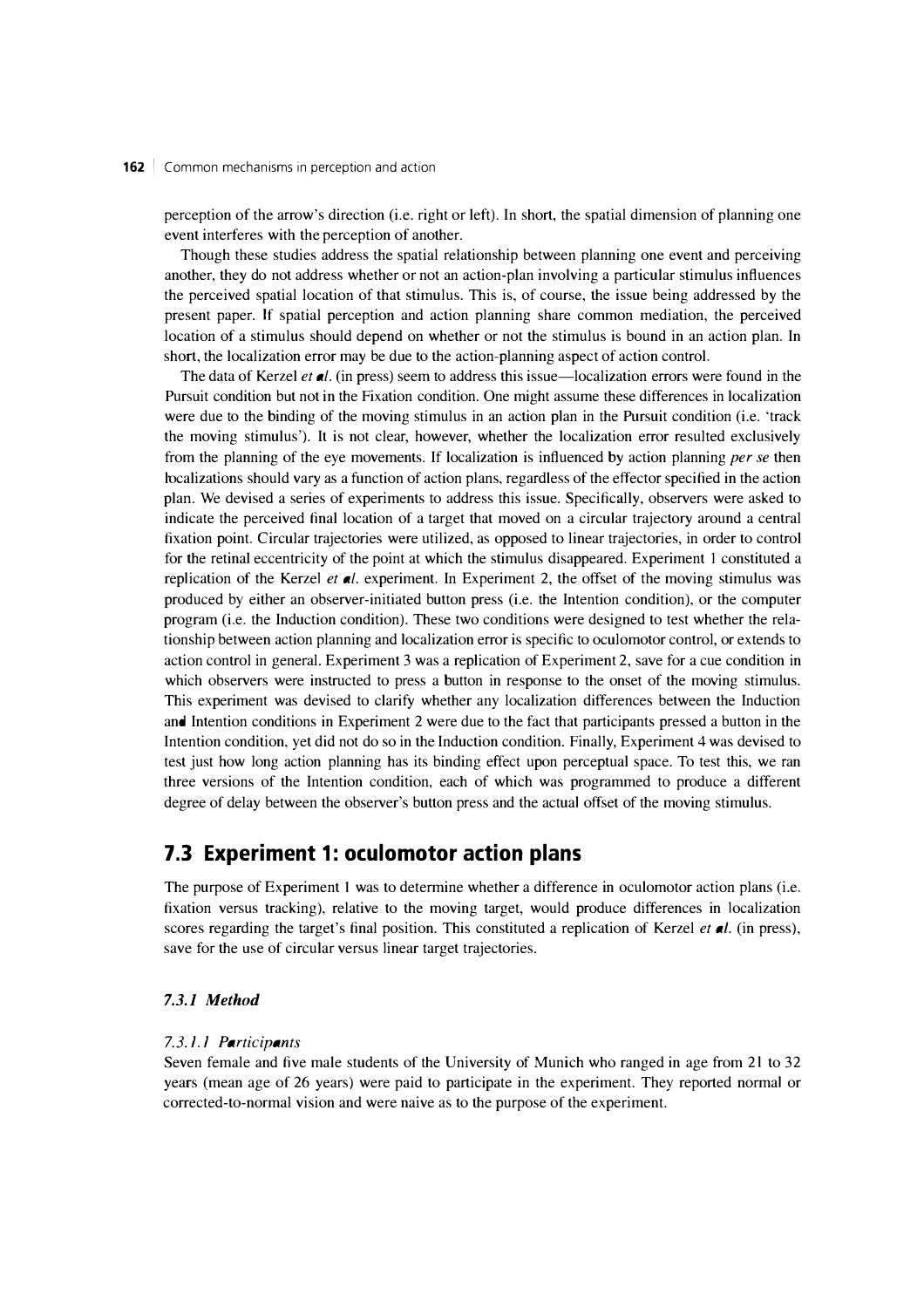### 7.3.1.2 Apparatus and stimuli

The experiment was controlled by a Macintosh computer. The stimuli were presented on a 17 inch monitor with a refresh rate of 75 Hz and a luminance of approximately  $40 \text{ cd/m}^2$  with black-onwhite projection. The rest of the room was dimly lit. The participant's head was placed on a chin and forehead rest 500 mm in front of the monitor.

The moving stimulus was a dot, the size and luminance of which were 4.35 mm  $(0.5^\circ)^1$  and 13 cd/  $m<sup>2</sup>$ , respectively. On each trial, the dot traced out a trajectory that circled a fixation cross at a radius of 48 mm (5.5°, cf. Fig. 7.2). The stimulus movement was induced by shifting the dot  $0.54^{\circ}$  or  $2.15^{\circ}$ clockwise with every vertical retrace of the monitor (13 ms per frame), resulting in two possible tangential velocities;  $3.85^{\circ}/s$  (33.7 mm/s) and 15.4  $\degree$ /s (134.6 mm/s). These target velocities were wellwithin the velocity range in which observers can accurately track a moving target (Robinson 1968). The movement started at the upper portion of the circle (in the range of  $20^{\circ}$  before and  $20^{\circ}$  after the 12 o'clock position). Movement length varied from  $90^{\circ}$  to  $360^{\circ}$  with absolute movement times of 2240 to 8960 ms for the slow velocity and 560 to 2250 ms for the fast velocity.

An adjustment cursor, which was identical to the stimulus, appeared 500 ms after stimulus-offset at a random position on the circle. It could be moved either clockwise or counterclockwise along the circle's edge by pressing a right or a left button, respectively. Each button press resulted in a  $0.13^{\circ}$ change in the adjustment cursor's position. In order to accelerate the adjustment process, the adjustment cursor's velocity accelerated if the button was pressed for a longer duration. Thus, a complete circle required approximately 1500 ms. Buttons were mounted on a flat board in front of the participant.

### 7.3.1.3 Design and procedure

The four combinations of two instructions (pursuit eye movement and fixation) and two velocities were presented blockwise. The order was counterbalanced between participants. In the Pursuit condition, participants were instructed to follow the stimulus with their eyes until it vanished, while in the Fixation condition they were instructed to fixate the fixation cross during the presentation of the moving stimulus,

Participants experienced 24 repetitions of each cell of the  $2 \times 2$  within-subject design (i.e. 96 trials overall). The experiment lasted approximately 30 min, including training trials and short breaks.



Fig. 7.2 Stimulus configuration used in the present experiments. The moving stimulus circled the central fixation cross at a radius of 5.5°.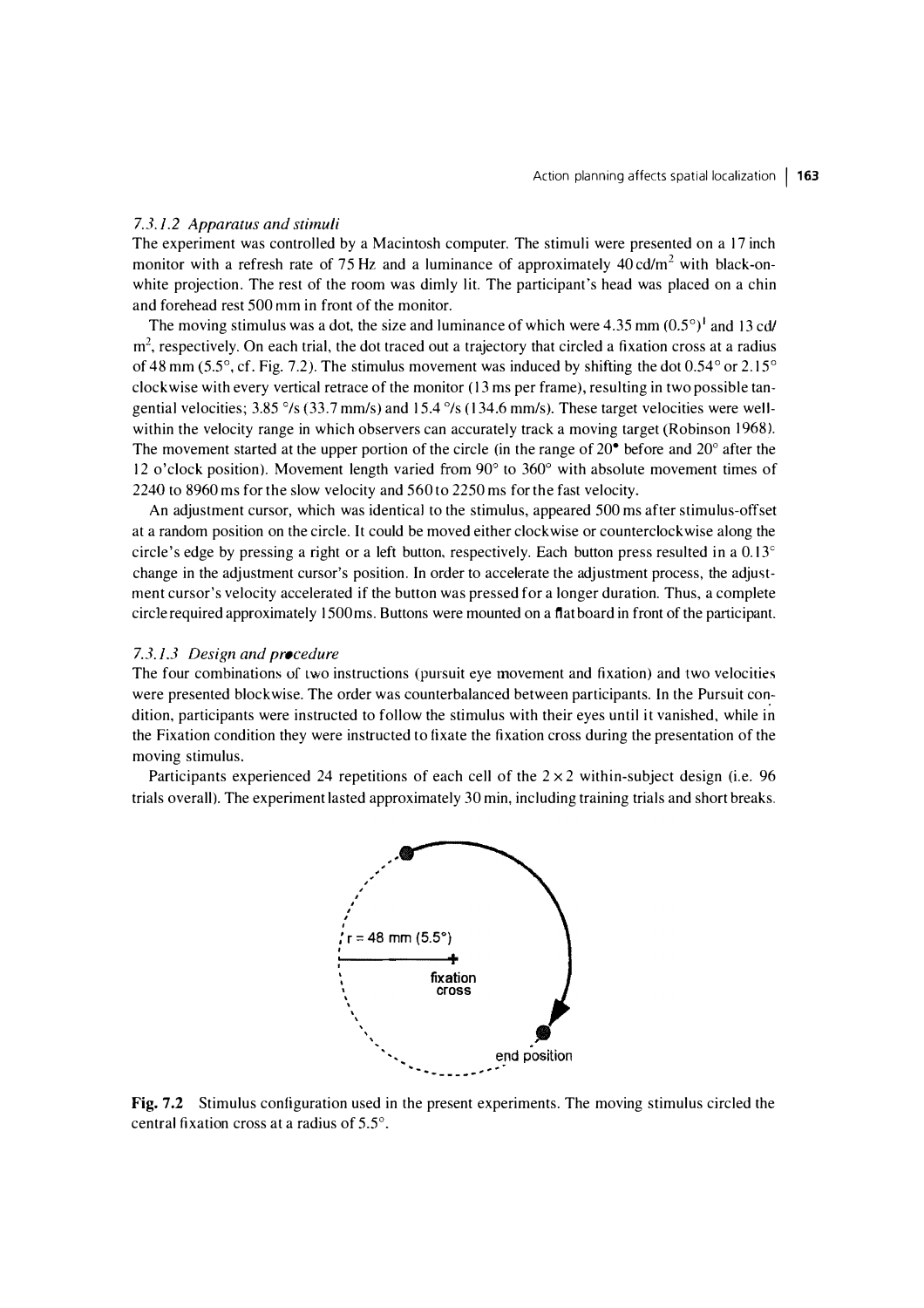#### 7.3.2 Results and discussion

The localization score on every trial was computed as the difference between the computer-indicated and participant-indicated final position of the stimulus with respect to movement direction. Positive values indicate localizations beyond the target's final position.

Mean localization errors were computed separately for every participant and each condition. A  $2 \times 2$  repeated measures analysis of variance (ANOVA) with the factors instruction (pursuit vs. fixation) and velocity (3.75°/s vs. 15.4°/s) revealed a significant difference due to instruction,  $F(1, 1)$ 11)=69.08, MSE=8.34,  $p < 0.001$ . Figure 7.3 depicts these effects. In the Fixation condition, a post-hoc Scheffe test revealed significant negative localization errors (15.4 $\degree$ /s: -4.95 mm, p < 0.01; 3.75°/s:  $-3.59$  mm,  $p < .05$ ), while in the Pursuit condition, in combination with the fast velocity, there was a significant positive localization error of  $4.20 \text{ mm}$ ,  $p < 0.01$ . Moreover, there was a significant interaction between instruction and velocity,  $F(1, 11) = 9.91$ , MSE = 6.01,  $p = 0.009$ . The amount of error increased in both directions with faster velocity.

Basically, Experiment 1 replicated the results from Kerzel *et al.* (in press). As can be seen in Fig. 7.3, the moving target's vanishing point was localized significantiy further in the direction of target motion in the Pursuit versus the Fixation condition. In addition, faster-moving stimuli were localized further in the direction of target motion than slower-moving stimuli in the Pursuit condition, but not in the Fixation condition. However, in contrast to the results of Kerzel et al. (in press) the Fixation condition revealed a reliable negative localization error (i.e. an error in the direction opposite the movement direction of the target). Negative localization errors have been previously reported in tasks requiring localization of either (I) the initial target position (Actis Grosso, Stucchi, and Vicario 1996; Thornton 2001) or (2)—with an accompanying flash—the final position (Müsseler. Stork, and Kerze1 2001). A possible explanation of this negative error is that, in the Fixation



Fig. 7.3 Mislocalization as a function of instruction (pursuit vs. fixation) and velocity. The dark bars represent the Fixation condition, and the light bars, the Pursuit condition. Positive values indicale errors in the direction of movement, negative values errors opposite to the direction of movement. Error bars represent standard errors between participants.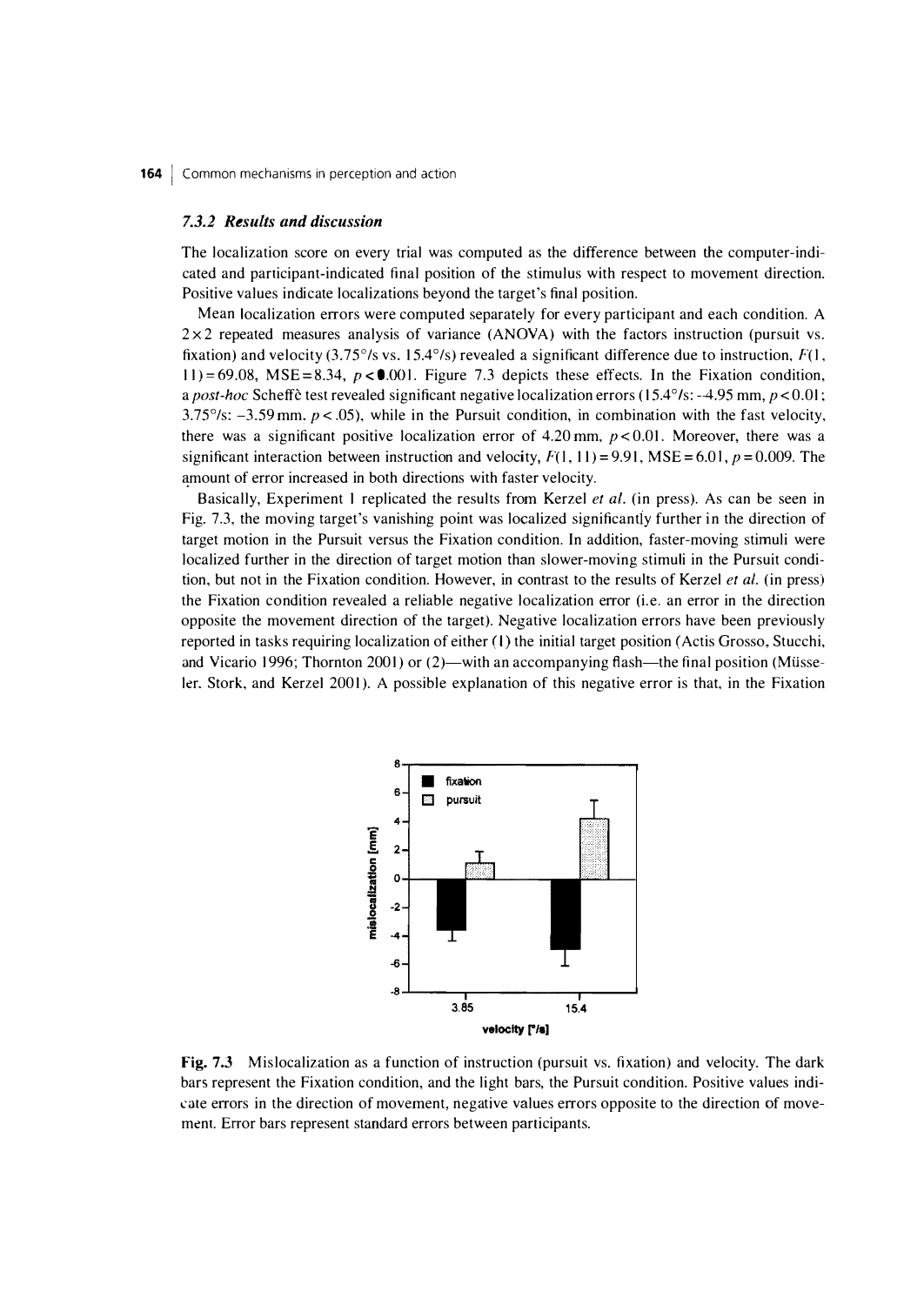condition, retinal stimulation during one refresh rate overlaps with the stimulation of the previous refresh rate(s). As a consequence, it is possible for stimulation to build up, simply as a function of the stroboscopic nature of stimulus presentation on a computer screen. Summation of stimulus information (cf. also the Bunson-Roscoe law) caused by stimulation during successive frames may occur at all positions on the stimulus trajectory, save the final position. Given such summation, it may be the case that stimulation is less pronounced and consequently more often missed at the final position. Preliminary results from our laboratory support this idea. In the present context, however. we are less concerned with negative localization error than we are with the differences in localization error between the Fixation and the Pursuit conditions. In short, the data indicate that the action control required in the pursuit condition gave rise to localization errors that were further in the direction of stimulus motion than those obtained in the Fixation condition. Experiment 2 was devised to determine whether or not it was the action planning aspect of action control that gave rise to these differences.

# 7.4 Experiment 2: effector-independent effects of action planning

Given the results of the previous experiment, Experiment 2 was designed to determine whether the pattern of localizations is specific to oculomotor control. To test this, we repeated Experiment 1, and varied the action plans participants were to generate. In the Intention condition, participants fixated the central fixation cross throughout the presentation of the moving stimulus, yet were instructed to stop the stimulus' motion via a button press. In the Induction condition, participants fixated the central fixation cross throughout the presentation of the moving stimulus, and the offset of the stimulus was caused by the computer program, not the participant. This is similar to the Fixation condition of Experiment I. If the act of binding a stimulus in an action plan contributed to the localization differences revealed in Experiment I, then localizations made in the Intention condition should differ from those made in the Induction condition. This is because the action plan generated in the Intention condition (i.e. stop the stimulus' motion) necessarily entails the anticipated distal action effect, that is, the location of the target at the moment the button is pressed. This is not the case in the Induction condition. Due to common mediation, this anticipatory aspect of the Intention condition should alter perceptual space in an intention-relative manner, thus producing localization differences between the two conditions.

To be sure, the pattern of results in Experiments 1 and 2 are not expected to be exactly the same. This is because of differences in the action plans required by the two experiments. In the Pursuit condition of Experiment 1, the task was to track the target via eye movements. In the Intention condition of the present experiment, the task was to stop the stimulus' motion. Both tasks require action planning that takes into account anticipated future locations of the moving stimulus, but they differ in terms of the anticipation required. The Pursuit condition required continuous anticipation due to the need for continuous tracking. The Intention condition, on the other hand, only required anticipation and planning regarding the stimulus' final location (i.e. vanishing point). Thus, while the continuous anticipation required by the Pursuit condition gave rise to positive localization error, the rather discrete anticipation required of the Intention condition is not expected to give rise to positive localization error (i.e. the localizations should be more accurate).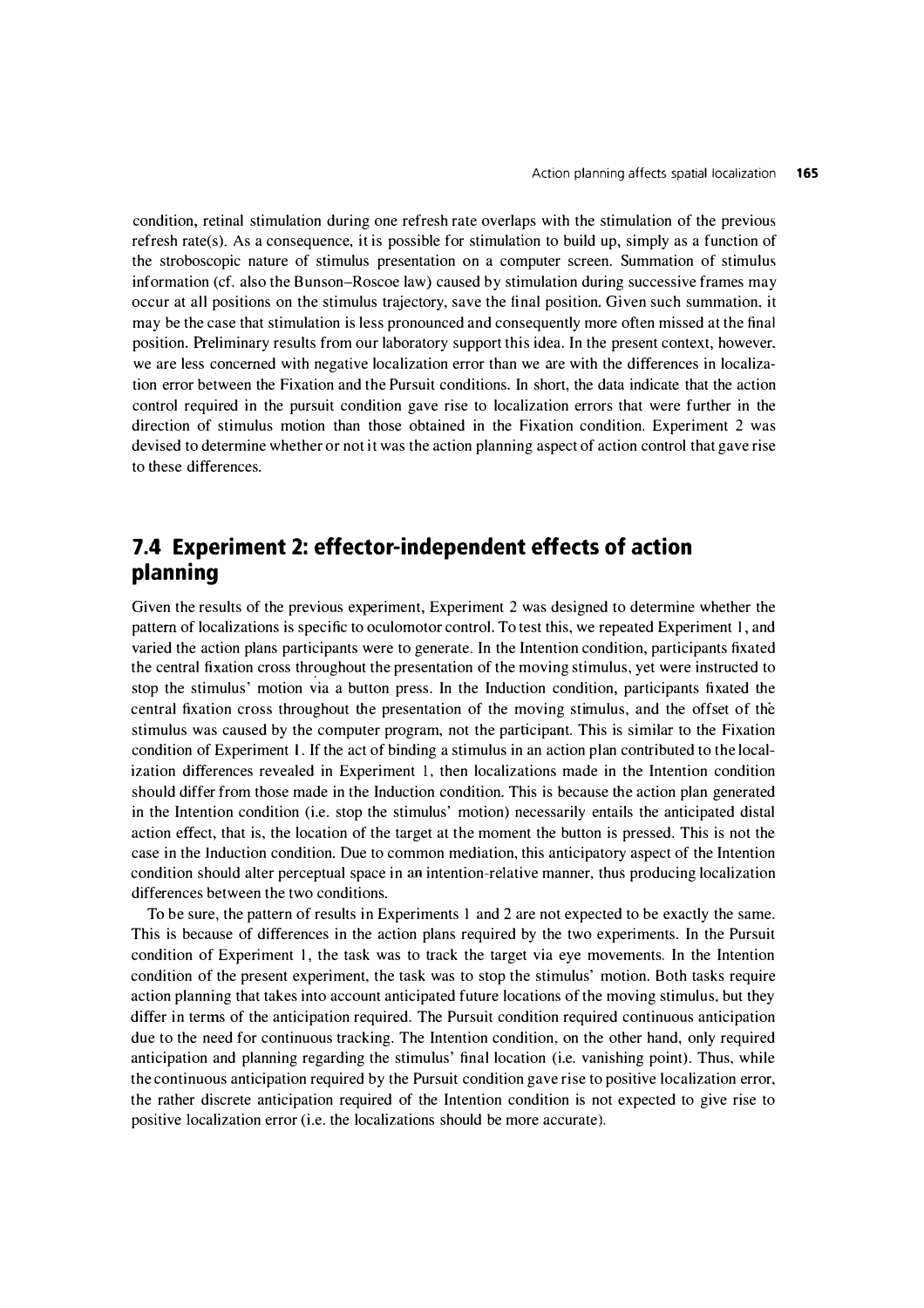### 7.4.1 Method

### 7.4.1.1 Participants

Six female and four male students of the University of Munich who ranged in age from 21 to 34 years (mean age of 25.4 years) were paid to participate in the experiment.

#### 7.4. J.2 Apparatus and stimuli

All was the same as in Experiment 1, save for the target velocities and the presence of a response button. Given that the present experiment required participants to press a button to stop the stimulus motion in the Intention condition, we utilized the faster of the two velocities from Experiment I (i.e. 15.4°/s) as well as a new, faster velocity  $(30.8^{\circ}/s)$ , i.e. 269.3 mm/s). The faster velocity increased the salience of the action/effect relationship. In other words, faster targets approximated the more ecologically valid, natural relationship that exists between arrn/finger movements and moving visual !argets (e.g. swatting at a fly, deflecting a rapidly moving projectile. catching a fly ball).

Stimulus movement started at a random position on the circular orbit and stimulus offset was either controlled by the computer or by a button press of the participimt. Movement length varied from 90° to 360° with absolute movement times of 560 to 2240 ms for the slow velocity and 280 to 1 120 ms for the fast velocity.

#### 7.4.1.3 Design

The two task conditions (Intention vs. Induction) were presented blockwise. Half the participants started with the Induction condition. The two velocity conditions varied randomly within each block. There were 10 blocks of 10 trials. Thus, each participant experienced 25 repetitions of each of the four unique experimental conditions.

### 7.4.1.4 Procedure

In the Induction condition the offset of the moving stimulus was produced by the experimental program. In the Intention condition the participant was instructed to press a button with the right index finger in order to stop the target's motion. Participants were instructed to stop the movement at an arbitrary point after the stimulus had moved 90°, yet before it had moved 360°. They were also instructed that over trials they should distribute the stop positions between  $90^{\circ}$  and  $360^{\circ}$  and should not choose recurrent salient positions (e.g. the 6 o'clock position). If a participant pressed the button too early or too late, an error message was presented, and the trial was repeated immediately.

#### 7.4.2 Results and discussion

Mean localization scores were computed separately for every participant and each condition. These scores were then entered into a  $2 \times 2$  ANOVA with the factors instruction (Intention vs. Induction) and velocity (15.4 $\degree$ /s vs. 30.8 $\degree$ /s). As can be seen in Fig. 7.4, there was a significant main effect due to instruction,  $F(1, 9) = 5.68$ , MSE = 8.75,  $p = 0.041$ , and a tendency towards an interaction  $F(1, 9) = 3.86$ ,  $MSE = 11.72$ ,  $p = 0.081$ . The Scheffe test revealed that the significant effect of instruction was due to differences between the Fast-Induction condition and the Fast-Intention condition ( $p < 0.05$ ).

The data are consistent with an action-planning account. The localization errors made in the Intention condition were significantly further in the direction of stimulus motion than those made in the Induction condition; that is they were more accurate especially at the faster velocity. These data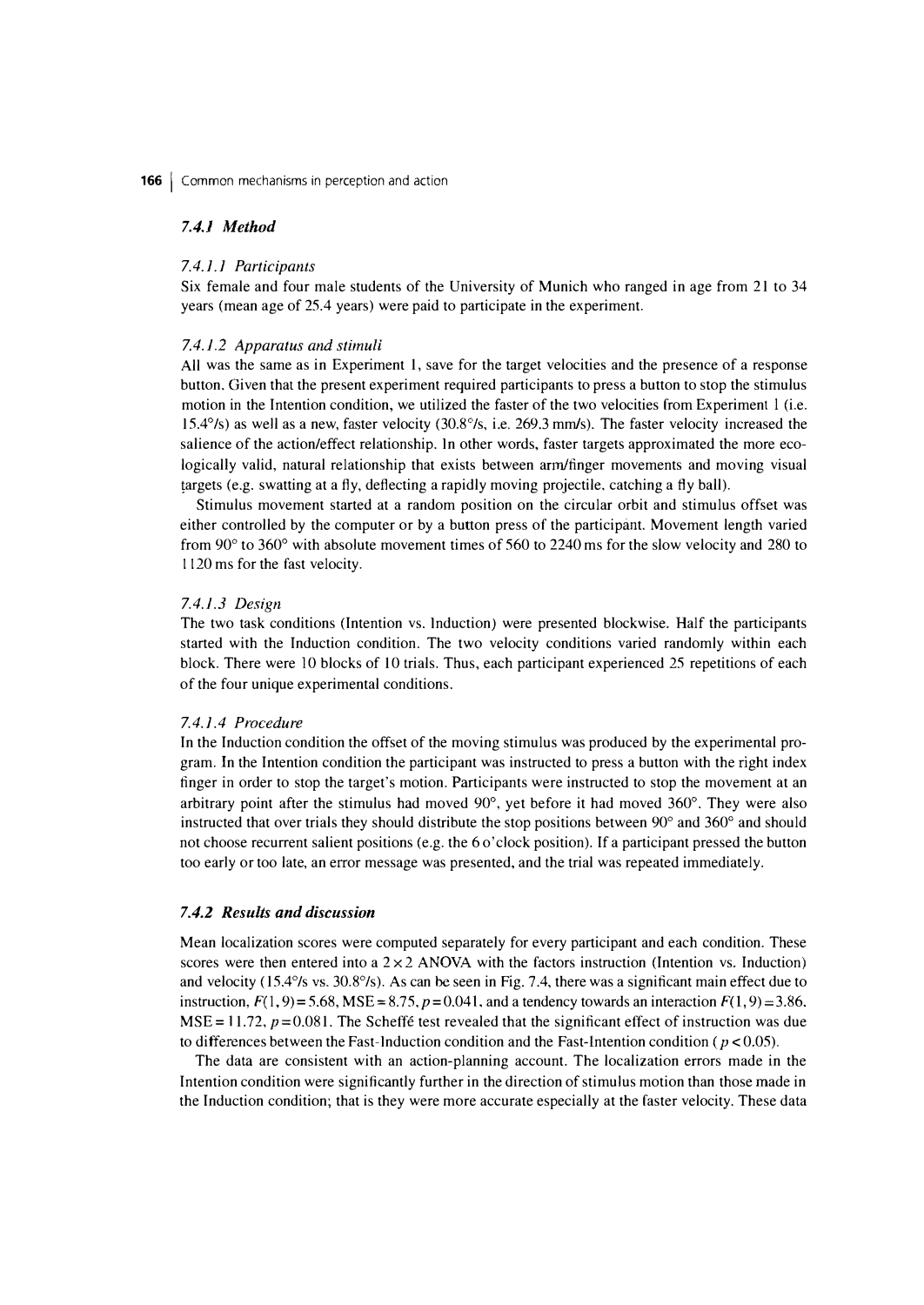

Fig. 7.4 Mislocalization as a function of instruction (intention vs. induction) and velocity. The dark bars represent the Induction condition, and the light bars, the Intention condition.

indicate that action planning exerted an influence on the perceived location of the stimulus even though the action used to attain the planned effect was a button press, not an eye movement. This finding is also telling, in that the spatial location of the action (i.e. the location of the button press) and the location of the event specified in the action plan (i.e. the position of the moving stimulus) did not spatially overlap—the two were located at different spatial locations. These data support the assertion of the action-planning account that due to the common mediation of perception and action planning, the planning of an action recruits the transformations to be used in the perception of the planned distal event. In the present case, the binding of the target's final location within a buttonpress action plan (i.e. 'stop the stimulus motion by pressing the button') shifted the localization in the direction of the intended effect.

# 7.5 Experiment 3: action-independent effects of action planning

Given the findings thus far, one might claim that the localization differences revealed in Experiment 2 were due to the fact that participants produced a button-press action in the Intention condition, but not in the Induction condition. If it was action planning *per se*, not only action production, that was responsible for the differences, then different action plans that utilize the same action should produce different localization patterns. We devised an experiment to test this idea. In one condition (the Cue condition) participants pressed a button in response to the onset of the moving stimulus, while in another (the Intention condition) participants pressed a button in order to produce stimulus offset. If the action plan is truly critical to the localization error, then localizations made in the two conditions should not be the same. In the Cue condition, the action plan refers to the initial stimulus location, while in the Intention condition, it refers to the final stimulus location. In both conditions, the offset of the moving stimulus was produced by the participant's action (i.e. the button press), but in the Cue condition the final position of the moving stimulus did not have to be bound in the participant's button-press action plan. Rather, given the instructions, all a participant had to do was react to the onset of the moving stimulus. In short, the moving stimulus constituted an action cue, and it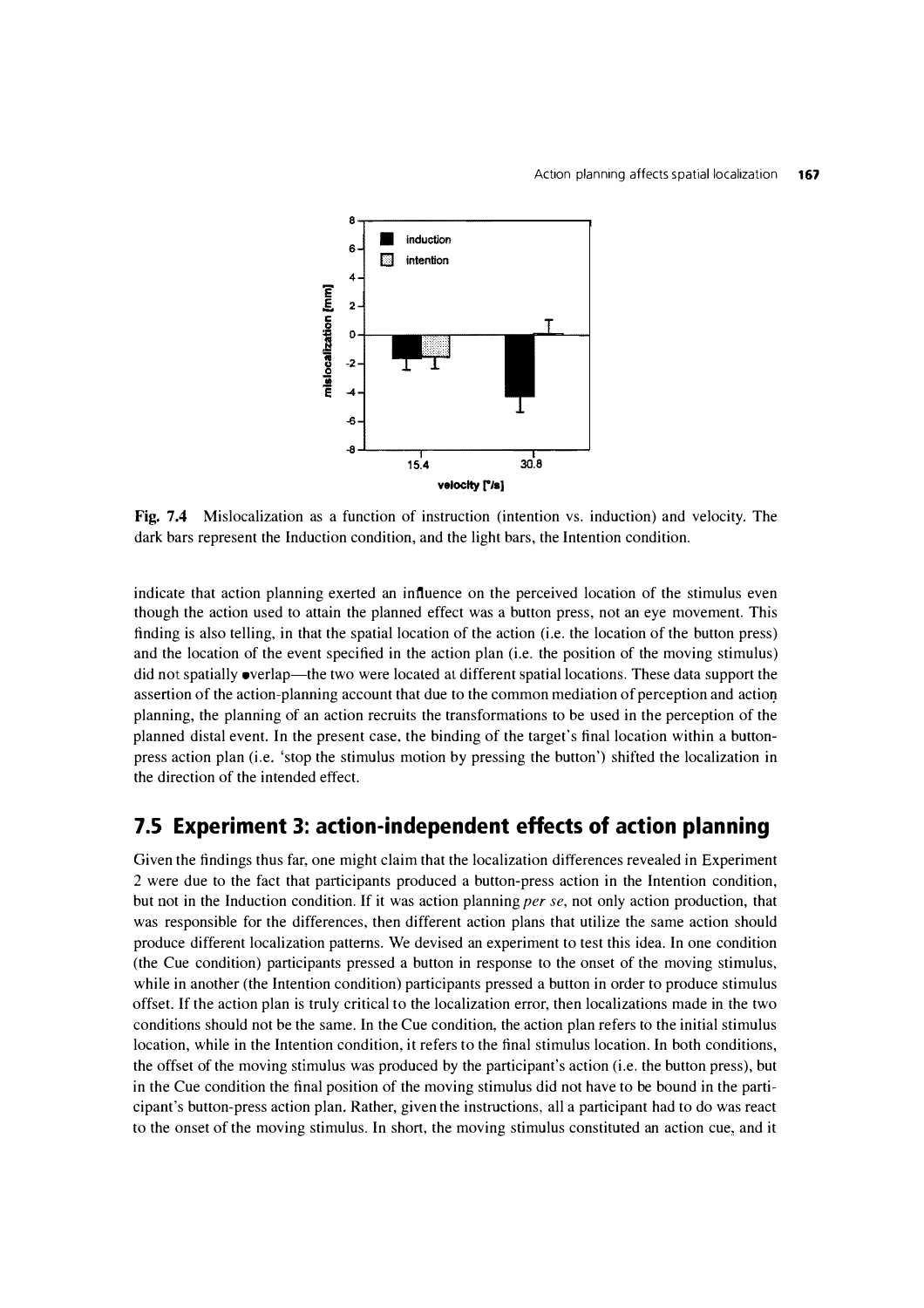was the initial position of the moving stimulus, not the final position, that was relevant to, and thus, potentially bound within, the participant's button-press action plan.

If there are differences between the Cue condition and the Intention condition, however, one will not know if they are due to action planning or trajectory length, since the stimulus, simply due to instructions, traces out a larger trajectory in the Intention condition. Thus, a variant of the Induction condition of Experiment 2 was utilized in which the length of the trajectory was limited to a quarter circle. Trajectory length, therefore, was similar to that in the Cue condition, but the offset of the stimulus was produced by the computer program, not the participant.

### 7.5.1 Method

#### 7.5.1.1 Participants

Eight female and four male students of the University of Munich who.ranged in age from 20 to 41 years (mean age of 27.2 years) were paid to participate in the experiment.

#### 7.5.1.2 Apparatus and stimuli

Stimulus presentation was the same as in Experiment 2, with the following exceptions. A Cue condition was added in which participants were instructed to stop the movement of the stimulus, via a button press, as soon as the moving stimulus appeared. The Intention condition remained unchanged. In order to control for trajectory length, a variant of the Induction condition was utilized in which the length of the trajectory was limited to a quarter circle.

#### 7.5.1.3 Design and procedure

The three task conditions (Intention vs. Induction vs. Cue) were presented blockwise and their order was counterbalanced between participants. Stimulus velocities were the same as in Experiment 2, and were randomized within blocks. Overall, participants experienced 150 trials. The procedure was the same as Experiment 2. The experiment lasted approximately 35 min, including a training block.

### 7.5.2 Results and discussion

One participant had to be excluded from further analysis because, following the experiment, it was discovered she had followed the instructions incorrectly. Two separate ANOVAs were conducted on the Cue vs. Intention and Induction vs. Intention data. The Cue vs. Intention analysis revealed only a significant main effect of instruction  $F(1, 10) = 5.95$ , MSE = 6.75, p=0.035, that is, judgments were more accurate in the intention condition (Fig. 7.5). The Induction vs. Intention analysis revealed a significant interaction,  $F(1, 10) = 6.81$ , MSE = 3.47,  $p = 0.026$ . Follow-up Scheffé tests revealed the interaction to be due to differences between the Induction-fast and slow conditions  $(p < .01)$  and the Induction-fast and Intention-fast conditions  $(p < .05)$ . This constitutes, save for the predictability of the trajectory length in the Induction condition, a replication of Experiment 2.

Localizations made in the Intention condition were more accurate than those made in the Cue condition. If this was due solely to trajectory length, then the Cue and Induction conditions should have expressed a similar relationship to the Intention condition. This was not the case. While the Intention/ Cue analysis revealed only an effect of instruction, the Intention/Induction analysis revealed an interaction. The differences between these patterns indicate that something other than trajectory length was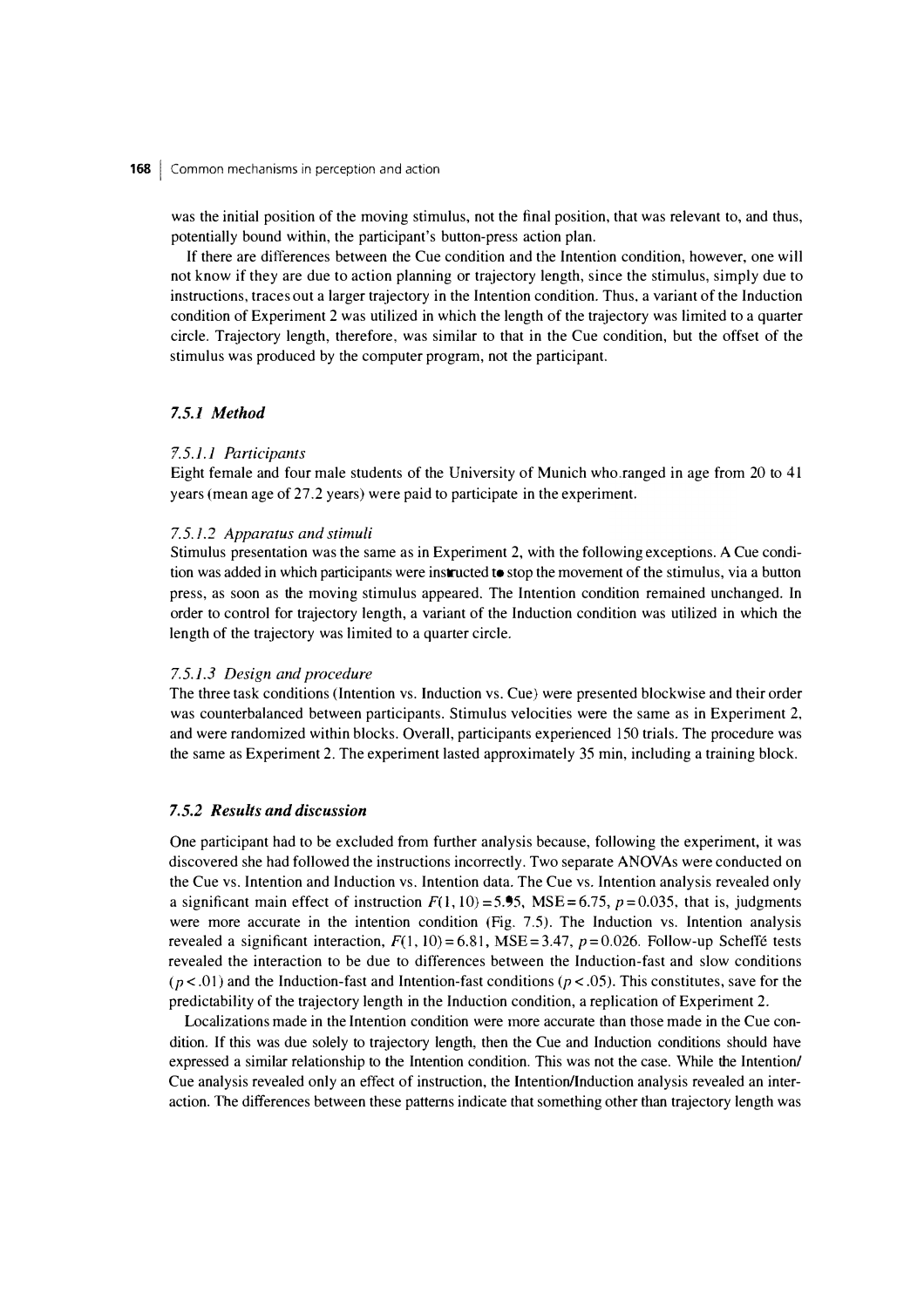

Fig. 7.5 Mislocalization as a function of instruction and velocity for the Cue-Intention data (top) and the Induction-Intention data (bottom). In the Intention-Cue graph, dotted bars represent the Cue condition, and light bars, the Intention condition. In the Induction-Intention graph, dark bars represent the Induction condition, and light bars, the Intention condition.

responsible for the differences between the Intention and Cue conditions. Specifically, in the Induction condition, the moving stimulus was not bound in an action plan. Since the trajectory length was constant (i.e. a quarter turn) and the task conditions were blocked, the final position of the moving stimulus, though not bound, may have nonetheless become predictable due to repetition, especially in the slower conditions. This may account for the differences between the Induction-fast and Inductionslow conditions. In the Cue condition, however, stimulus duration was similar to that in the Induction condition, but the initial position may have been bound in the button-press action plan. Thus, the perceived vanishing point appears to have been attracted to the location of the initial position.

Collectively, these data support the following assertions: (I) the differences between the Intention and Cue conditions were not due to trajectory length, and (2) the localization differences revealed in Experiments 2 and 3 were due to differences in action planning, not action execution, per se.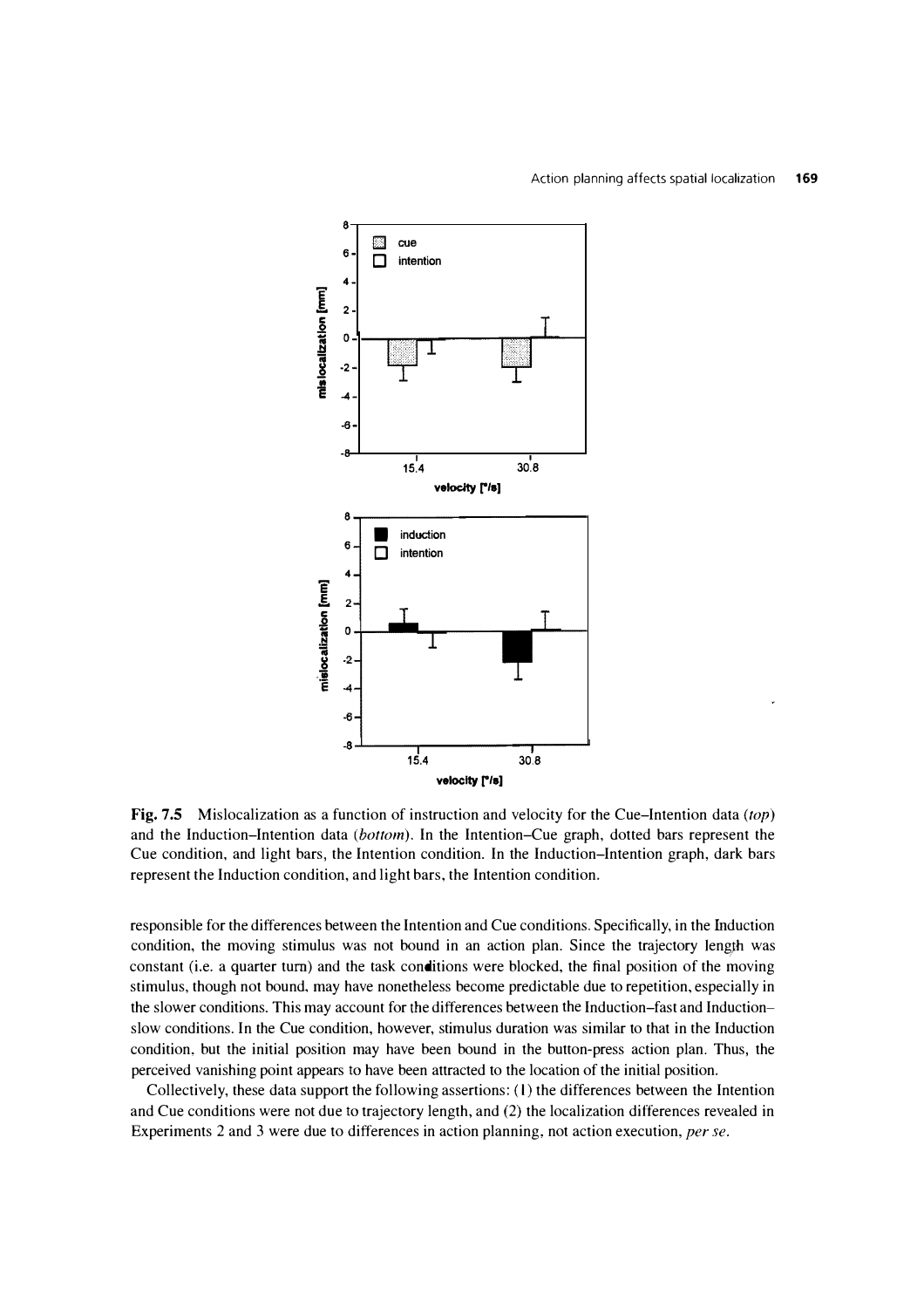# 7.6 Experiment 4: the duration of action-relative binding

In all experiments reported so far, localizations of stimuli bound in an action plan were attracted to the location of the planned effect. In the present experiment we attempted to assess the duration of such binding. We did so by presenting observers three different versions of the Intention condition, each of which was programmed to produce a small degree of delay between the observer's button press and the actual offset of the moving stimulus. If the action plan loses its binding impact on perceptual space immediately upon action completion, localizations of stimuli having delayed offsets should not be attracted to the intended location, and there is no reason to expect the error in such localizations should vary with changes in the offset delay. If the action plan still has a binding impact on perceptual space at the moment of the delayed stimulus offset, however, the localizations should be attracted to the intended offset location, and the localization errors should vary inversely with offset delays. This is because the localizations of stimuli entailing longer offset delays would entail the growing discrepancy between intended and actual offset location.

## 7.6.1 Method

### 7.6.1.1 Participants

Six female and four male students from the University of Munich, ranging in age from 20 to 37 years (mean age of 27.5 years), were paid to participate in the experiment.

### 7.6.1.2 Apparatus and stimuli

Stimulus presentation in the Induction condition was the same as in Experiment 2. In the Delay conditions, stimulus offset was brought about by a participant-produced button press, as in Experiments 2 and 3, plus a pre-programmed, post button-press delay. There were three levels of delay: 0, 53 ms (4 frames), and 107 ms (8 frames).

### 7.6.1.3 Design and procedure

The two task conditions (Induction vs. Delay) were presented in blocks. Stimulus velocity varied randomly within both blocks, while delay also varied randomly within the delay block. Half the participants started with the Induction condition. The participants underwent 25 repetitions per cell of the  $4 \times 2$  within-subjects design, for a total of 200 trials. The experiment lasted approximately 40 min, including training trials. The participants were not informed that delays were utilized in the present experiment. After the experiment participants were asked whether they had noticed the delays.

#### 7.6.2 Results and discussion

None of the participants reported noticing the different delay conditions. A tendency towards an instruction effect resulted from a  $2 \times 2$  ANOVA with the factors instruction (induction vs. intention: delay 0) and velocity,  $F(1, 9) = 4.00$ , MSE = 14.44,  $p = 0.077$ . This result replicated the finding of the previous experiments. A  $3 \times 2$  ANOVA with the factors delay (0, 53, vs. 107 ms) and velocity (15.4°/ s vs.  $30.8^{\circ}/s$  revealed a significant effect of delay,  $F(2, 18) = 7.40$ , MSE = 1.68,  $p = 0.005$ . As can be seen in Fig. 7.6, the localization error varied inversely with offset delay. Note, the displacement was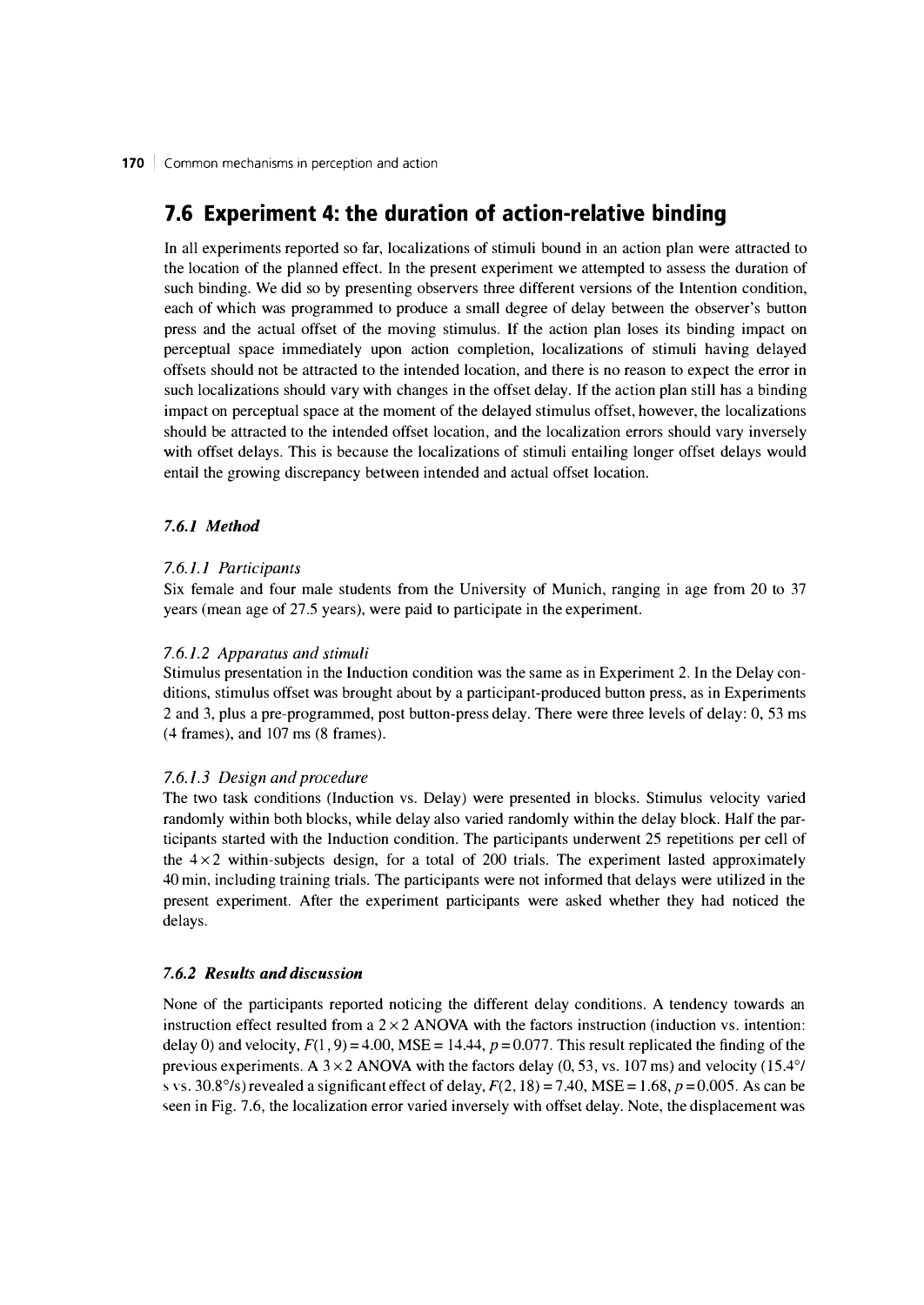determined relative to the actual offset of the moving target (not the position intended by the button press); thus, decreasing localization values represents localization towards the intended stopping point.

In sum, the data indicate that action planning has its binding impact on perceptual space for a duration that extends beyond the actual moment of action execution. Localization errors varied inversely with offset delays. This would not have been the case had the action plan lost its binding impact immediately upon action completion. Rather, the inverse relationship between localization error and offset delay indicates that the localizations were attracted toward the intended final location at all levels of delay, thus causing the localization scores to decrease as the distance between the intended and actual offset location increased. To be sure, the methodology of the present experiment only extends the binding interval 107 ms beyond the moment of action execution. Thus, further research is needed to measure the size of the interval precisely.

# 7.7 General discussion

When observers are asked to indicate the final location of a moving stimulus, their localizations tend to be displaced beyond the actual final location, in the direction of stimulus motion. Traditional accounts attribute this localization error to post-perceptual action-independent cognitive processes (Hubbard 1995). The present series of experiments tested this assumed independence between action processes and localization error because recent findings indicate the error may be influenced by the action-planning processes involved in action control (Kerzel, Jordan, and Müsseler, in press). In addition, research indicates that action planning affects spatial localization because action planning is mediated by processes that also mediate the perception of stimulus location. In short, perception and action planning seem to share common mediation. This notion of common mediation has received formal theoretical/empirical treatment in what is known as the Theory of Common Coding (Prinz 1992, 1997). Specifically, the theory assumes the following: (l) actions are planned in terms of their intended distal effects, (2) action planning and perception, due to their inherently distal nature, share common neural mediation, and (3) action planning produces anticipatory recruitment (i.e. binding) of the transformations mediating the perception of the intended distal effect. If this



Fig. 7.6 Mislocalization as a function of instruction (intention vs. induction), velocity, and delay.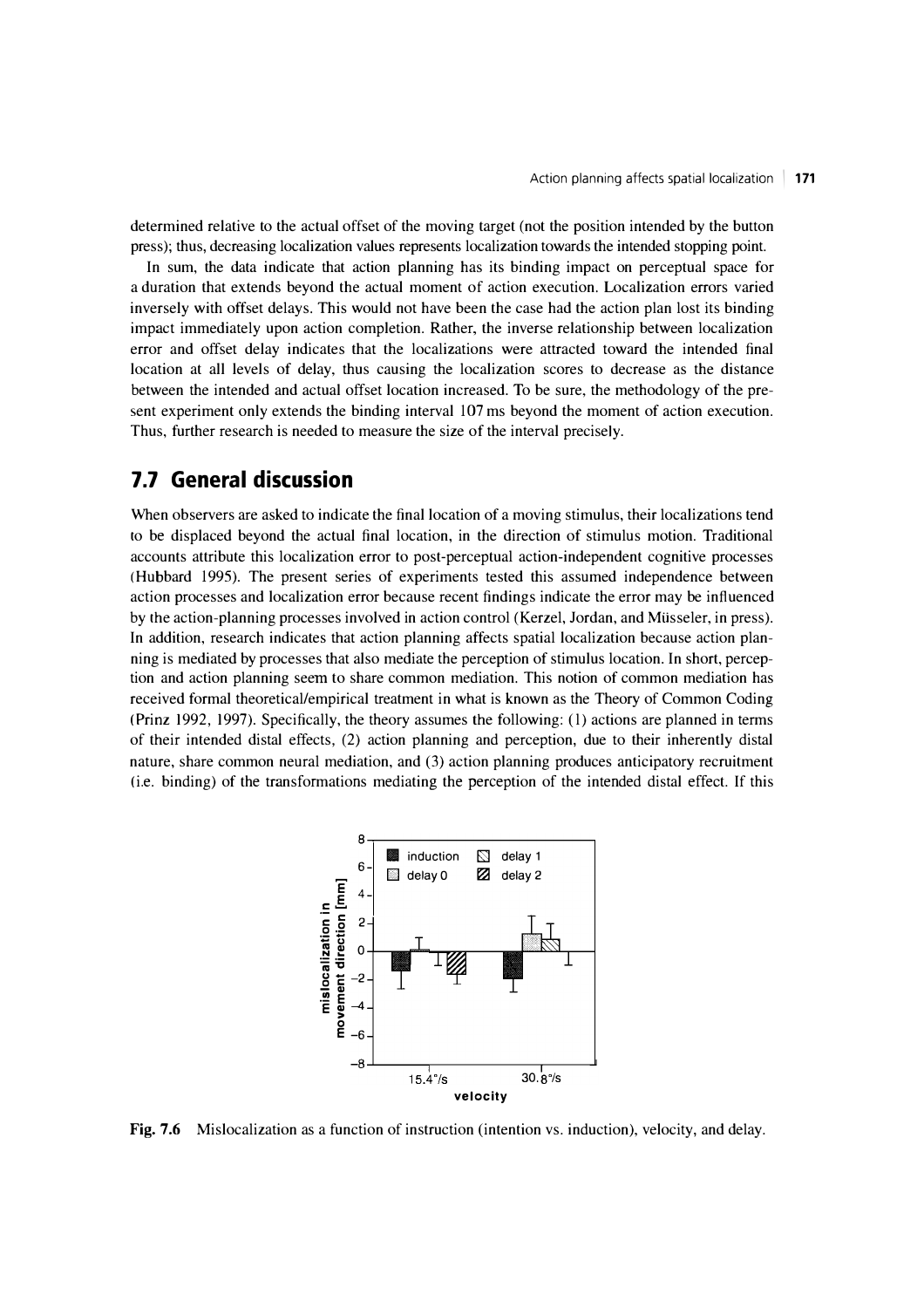notion of common mediation is correct, then localization error is not independent of action processes. Rather, the perceived location of a stimulus should vary as a function of whether and how the stimulus is bound in an action plan. Localizations of stimulus location therefore, should be intention relative.

We began our investigation with the same type of localization task used in traditional representational momentum paradigms, save for our use of circular versus linear stimulus trajectories. In representational momentum paradigms, observers usually track the target with their eyes and, in order to do this, anticipate the future positions of the target. Given the nature of oculomotor tracking (Mitrani and Dimitrov 1978; Mitrani et  $d$ . 1979), we assumed that the forward bias observed in representational momentum experiments reflects a tendency to localize the target toward the anticipated locations inherent in the eye-movement action plan. Consequently, we predicted the bias would disappear in a fixation condition in which observers were not allowed to pursue the target via eye movements. Indeed, localizations made in the Pursuit condition of Experiment I were further in the direction of stimulus motion than those made in the Fixation condition, and the magnitude of this difference increased with increases in target velocity. Both results replicate a recent finding of Kerzel et  $\boldsymbol{\epsilon}$ l. (in press), save for the use of circular stimulus trajectories.

In the subsequent experiments, eye movements were suppressed, and observers' action plans did not require continuous anticipation of future positions of the moving target. Rather, the intended effect was the offset of the target, and it was accomplished via a button press. In this situation, we also expected localizations to be attracted toward the intended action effect. That is, localizations were expected to be biased toward the anticipated offset location. Indeed, in Experiment 2 localizations made in the Intention condition were further in the direction of the actual stopping position of the target (i.e. the location of the intended action effect) than those made in the Induction condition, even though (I) the action specified in the Intention condition involved a button press (i.e. not an eye movement), and (2) the action was not directed toward the moving stimulus. In the Induction condition, displacement varied with velocity in the same manner as Experiment 1. These findings indicate that at least a portion of the transformation of perceptual space associated with action control is due to action planning itself, and not to the specific effector specified in the action plan.

Experiment 3 was a replication of Experiment 2, save for a Cue condition in which participants were instructed to press a button in response to the onset of the moving stimulus. This experiment was devised to test whether differences in localization discovered in Experiment 2 were simply due to the fact that participants pressed a button in the Intention condition. If so, there should have been no differences between the Cue and Intention conditions. If, however, localizations made in Experiment 2 were due to action planning, then localizations made in the Intention condition should have been closer to the (intended) offset position than those made in the Cue condition. This is because, in the Intention condition, the final position of the moving stimulus was relevant to the action plan (i.e. press the button to stop the stimulus) while in the Cue condition, the initial position was relevant (i.e. press the button in response to the onset of the stimulus). In fact, Experiment 3 revealed that the differences in localization observed in Experiment 2 were due to action planning, not action execution.

Finally, in Experiment 4 we realized three versions of the Intention condition, each of which was programmed to produce a small degree of delay between the participant's button press and the actual offset of the moving stimulus. Our hypotheses were as foJlows: if the target moves beyond the intended stopping position, and participants have a tendency to localize the target toward the intended stopping position, localization scores should decrease with increasing delay between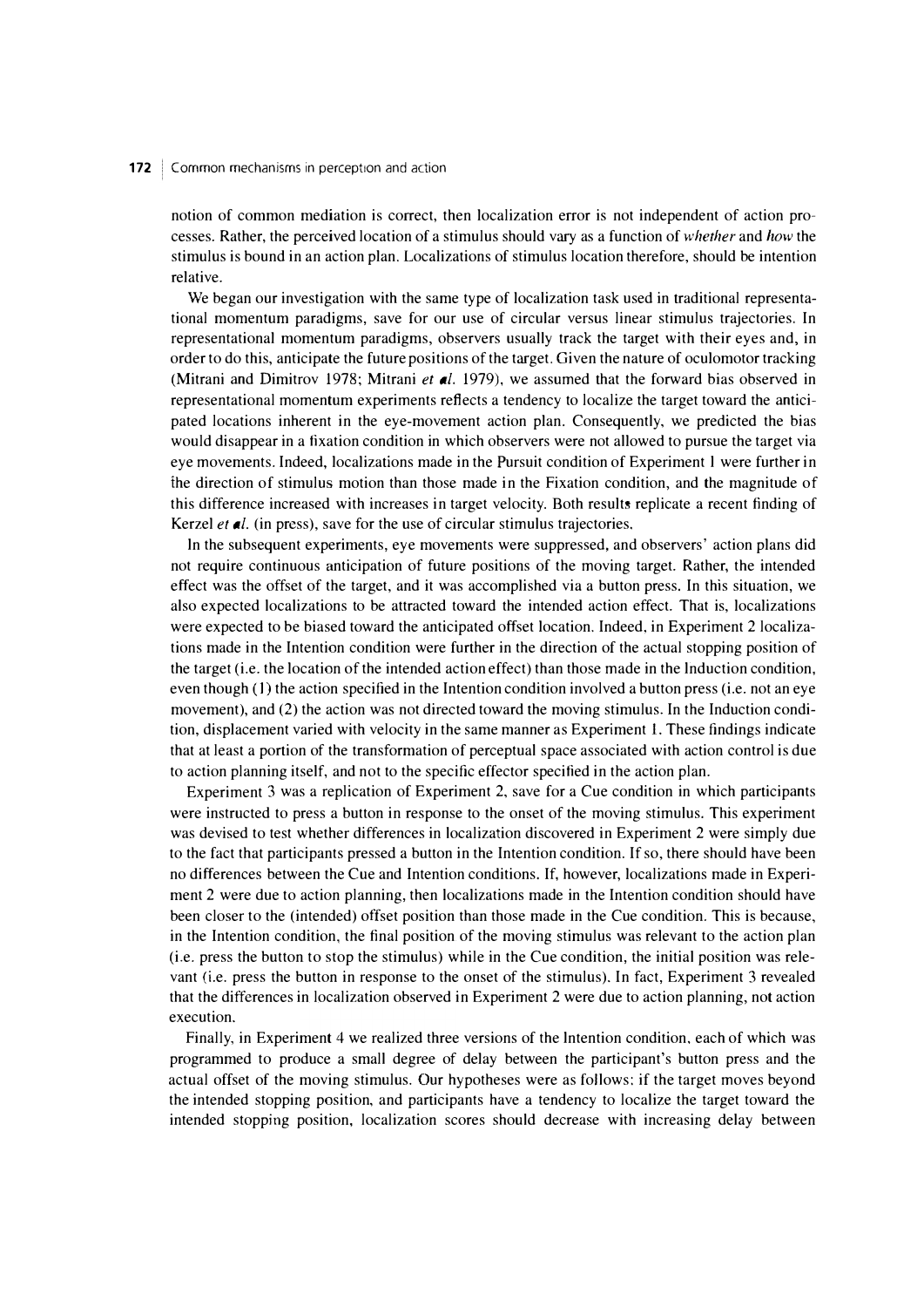button press and target offset (compared to the zero delay condition) as a larger distance between the intended stopping position and the actual stopping position is traversed. This hypothesis was .;onfirmed. Of course, if action planning serves to bind perceptual space, then it should also lose its binding impact some time after the planned action has been executed. However, the 54 and 107 ms delays introduced in Experiment 4 were probably too short to unbind stimuli from action planning-a conclusion consistent with the observation that none of the subjects noticed the delays at all.

The present findings are consistent with the notion that action planning affects spatial localization. The action plans generated in all the experiments transformed perceptual space in an intentionrelative fashion. Given this anticipatory, action-relative aspect of spatial localization, it seems difficult to sustain the representational momentum account and its assertion that localization error is due to action-independent post-perceptual cognitive momentum. In Experiments 1, 2, and 3, the error either disappeared or reversed (i.e. became negative) when observers were asked to generate action plans that did not involve (i.e. were not related to) the final position of the moving stimulus l i.e. the Fixation, Induction, and Cue conditions, respectively). This pattern of findings indicates that the error comes and goes as a function of an observer's intentional stance relative to the stimulus. If the intention is to stop a moving stimulus, there is no localization error because localizations are attracted toward the intended offset location. If the intention is to track a stimulus, there is localization error because continuous tracking requires continuous anticipation of future locations of the stimulus, and these anticipated locations are bound in the action plan because the intended distal effect is to stay on target. In short, localization error is not just related to action planning, it is dependent on it. Localization error, therefore, does not seem to be a property of post-perceptual cognitive processes. It seems, rather to be a property of the type of relationship one is attempting to maintain with a stimulus.

Given the present data and their support of the idea that localization error is dependent upon action planning, it seems difficult to sustain the functionally orthogonal, input-output approach to perception and action control that lies at the theoretical core of the representational momentum account. If perceptual processes and action-planning processes do share common mediation, the two, by definition, are dependent and, therefore, cannot be realistically modeled as constituting input- and output-control processes that are processed independently. Such problems do not arise in the Common Coding account, for the account asserts that action plans specify *distal effects*, not behavioral outputs. In addition, these distal effect plans are assumed to be processed via resources that are also used to perceive distal effects. As a result, spatial perception and action-control are not modeled as being functionally orthogonal. They are not assumed to be processed independently on opposite sides of the system. Instead, one might model them as being synergistically coupled. According to this approach (cf. also Jordan 1998, 1999), spatial perception and action planning, due to their common mediation, constitute a *distal-effect system* that allows one to both specify and detect distal events. This *distal-effect system*, however, although it is involved in action planning, is not responsible for the *effector control* required of an action. Its role, rather, is to constrain effector control systems toward the attainment of a specified distal effect. This implies it should be possible for action planning to produce transformations of perceptual space, regardless of the effector specified in the plan. This is exactly what happened in the present experiments. The action plans specified in Experiments 1 and 2 produced intention-relative shifts in spatial perception despite the fact Experiment 1 required eye movemets while Experiment 2 required finger movements.

Given this de-coupling of the systems underlying action planning and the systems underlying effector control, one can see how spatial perception and action control are synergistically coupled. As one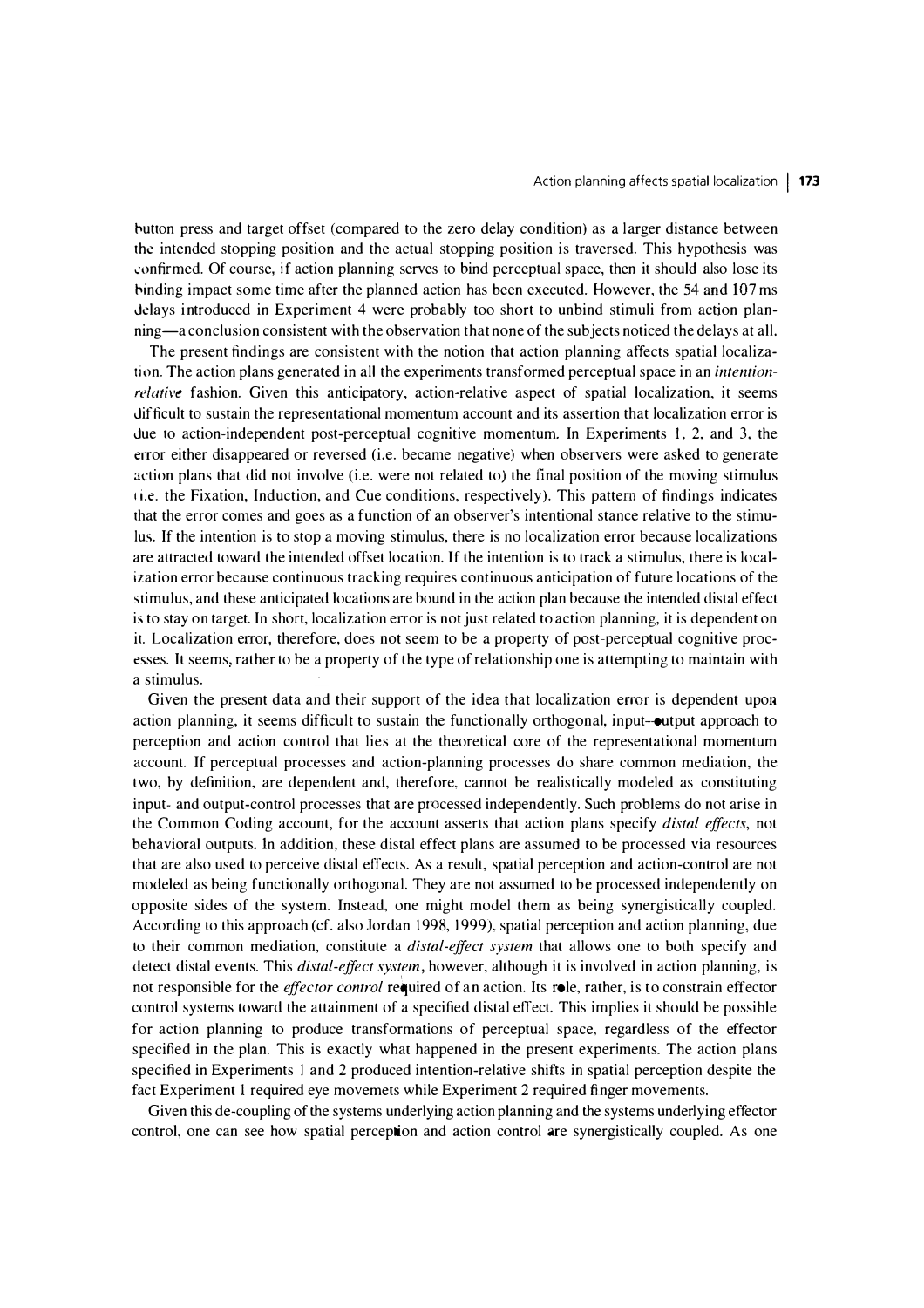engages in effector control, one produces changes in body-environment relationships, and these changes feed back into the distal-effect system. This perceptual feedback then allows the distal-effect system to assess whether or not the specified distal effect (i.e. the action plan) has been attained. By being able to both specify the distal states toward which effector control systems are constrained, a� well a� detect the changes in distal states produced by effector control, the distal-effect system can be said to constitute a distal-effect control system. And as a result of the simultaneous mutual influence of effector control systems and distal-effect control systems, the two can be said to be synergistically coupled.

Given this approach, spatial perception and action control are not coupled in an orthogonal inputoutput fashion. Rather, they are nested control systems that are coupled synergistically. Action planning affects spatial localization therefore, because action planning and spatial perception share common mediation and, as a result, constitute aspects of the same distal-effect control system. This system. however, does not control distal effects by engaging in effector control. Rather, it does so by specifying the distal effects toward which effector control should be constrained, while simultaneously being sensitive to the changes in body-environment relationship produced by effector control.

In conclusion, this notion of synergistically coupled nested control systems may explain why it is possible to de-couple (dissociate) perceptual space and behavioral space (Bridgeman 1999, this volume. Chapter 5: Hansen and Skavenski 1985; Proffitt, Bhalla, Gossweiler, and Midgett 1995; Rossetti and Pisella, this volume, Chapter 4) but not perceptual space and action-planning space ( Haggard, Aschersleben, Gehrke, and Prinz, this volume, Chapter 13; Hershberger and Jordan 1992: Jordan 1999; Rieser and Pick, this volume, Chapter 8; Viviani, this volume, Chapter 21). In the former. the two versions of space belong to functionally distinct, yet synergistically yoked control systems, while in the latter, they belong to the same system.

# Acknowledgements

This research was initiated and conducted while JSJ was a Fellow at the Max Planck Institute for Psychological Research (supported by the Alexander von Humboldt Foundation and Saint Xavier University). The experiments were supported by a grant from the Deutsche Forschungsge mein �chaft (DFG As 79/3) to JM. The authors would like to thank Wayne A. Hershberger, John Rieser, Wolfgang Prinz, and an anonymous reviewer for their comments on an earlier version of the manuscript.

# Note

I. If the description contains the degree scale only, the unit refers to the corresponding angle in respect to the circle! If scales giving both degree and millimeter are used, the units refer to the corresponding angle in respect to the eye.

# **References**

Actis Grosso, R., Stucchi, N., and Vicario, G.B. (1996). On the length of trajectories for moving dots. Paper presented at the Proceedings of the Twelfth Annual Meeting of the International Society for Psychophysics, Fechner Day 96, Padua, Italy.

���� .... -�.�--.... -�--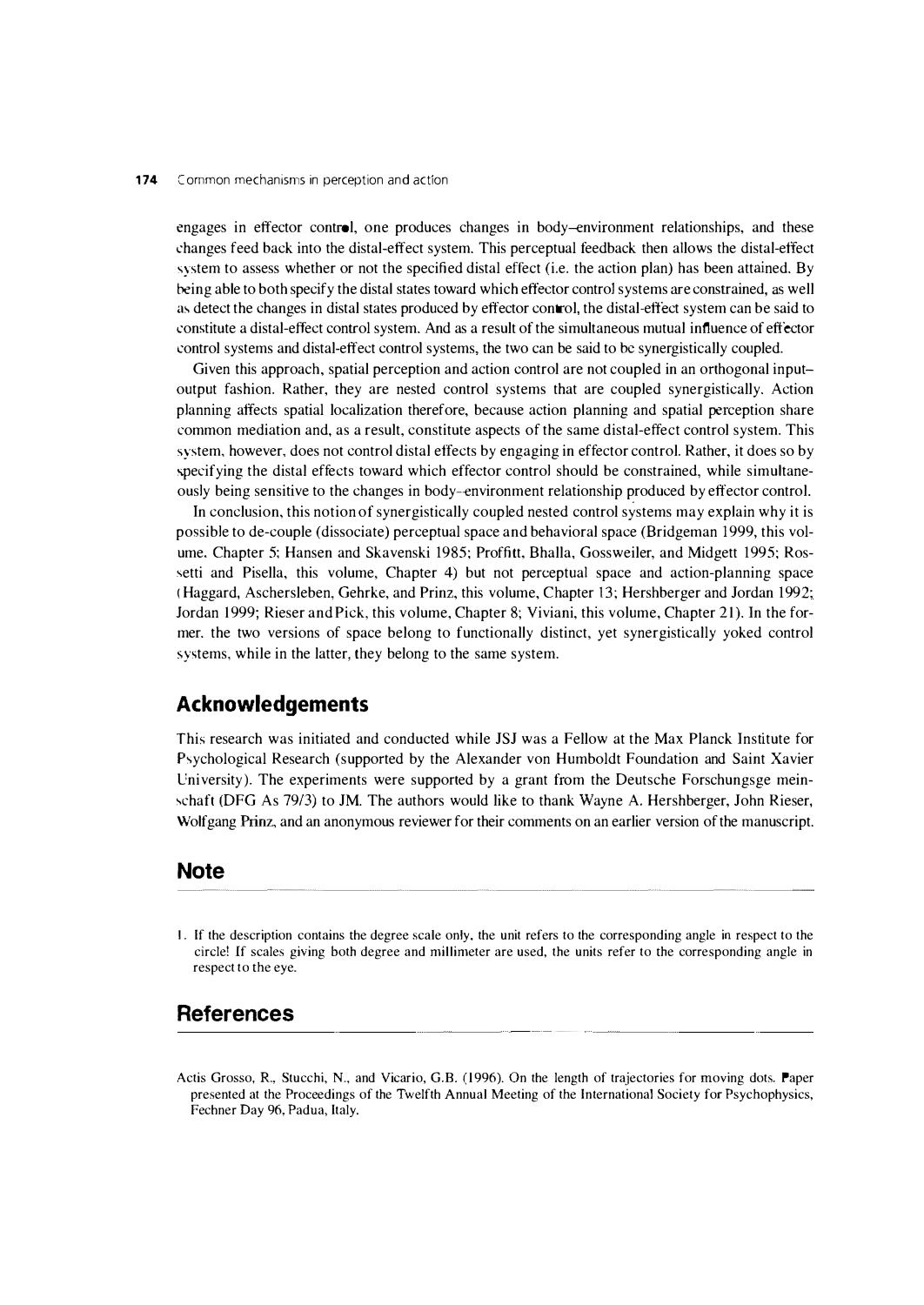- Bachmann, T. ( 1999). Twelve spatiotemporal phenomena and one explanation. In G. Aschersleben, J. Mtisseler. and T. Bachmann (Eds.), Cognitive contributions to the perception of spatial and temporal events, pp. 173-206. North Holland: Elsevier.
- Bridgeman, B. (J 999). S eparate representations of visual space for perception and visually guided behavior. In G. Aschersleben, J. Müsseler, and T. Bachmann (Eds.), Cognitive contributions to the perception of spatial and temporal events, pp. 3-13. North Holland: Elsevier.
- Bridgeman, B. (2001). Attention and visually guided behavior in distinct systems. In this volume, Chapter 5.
- Dassonville, P. (1995). Haptic localisation and the internal representation of the hand in space. Experimental Brain Research. 106, 434-448.
- De Jong, R. (1993). Multiple bottlenecks in overlapping task performance. Journal of Experimental Psychology: Human Perception and Performance. 19, 965-908.
- De Jong, R. and Sweet, J.B. (1994). Preparatory strategies in overlapping-task performance. Perception and Psvchophysics, 55, 142-151.
- di Pellegrino, G., Fadiga, L., Fogassi, V., Gallese, V., and Rizzolatti, G. ( 1992). Cnderstanding motor events: A neurophysiological study. Experimental Brain Research, 91, 1 76··180.
- Finke, R.A., Freyd, J.J., and Shyi, G.C. -W. ( l986). Implied velocity and acceleration induce transformation of visual memory. Journal of Experimental Psychology: General, 115, 175-188.
- Freyd, J.J. and Finke, R.A. (1984). Representational momentum. Journal of Experimental Psychology: Learning. Memory, and Cognition,  $10$ ,  $126-132$ .
- Haggard, P., Aschersleben, G., Gehrke, J., and Prinz, W. (2001). Action, binding, and awareness. In this volume, Chapter 13.
- Hansen, R. and Skavenski, A.A. (1985). Accuracy of spatial localizations near the time of saccadic eye movements. Vision Research, 25, 1077-1082.
- Hershberger, W. ( 1976). Afference copy, the closed-loop analogue of von Holst's efference copy. Cybernetics Forum, 8, 97-102.
- Hershberger, W. (1987). Sacccadic eye movements and the perception of visual direction. *Perception and* Psychophysics, 41, 35-44.
- Hershberger, W.A. (1998). Control systems with a priori intentions register environmental disturbances a posteriori. In J.S. Jordan (Ed.), Systems theories and a priori aspects of perception, pp. 3-23. Amsterdam: E lsevier.
- . Hershberger, W.A. and l ordan, 1.S. (1992). Visual direction constancy: Perceiving the visual direction of perisaccadic flashes. In E. Chekaluk (Ed.), The role of eye movements in perceptual processes, pp. 1–43. Amsterdam: Elsevier.
- Hommel, B. (1998). Perceiving one's own action-and what it leads to. In J.S. Jordan (Ed.), Systems theories and a priori aspects of perception, pp. 1 43-1 79. Amsterdam: Elsevier.
- Hubbard. T.L. (1995). Environmental invariants in the representation of motion: Implied dynamics and representational momentum, gravity, friction, and centripetal force. Psychonomic Bulletin and Review, 2, 322-338. James, W. (1890/1950). The principles of psychology, Vol. 2. New York: Henry Holt.
- Jolicœur, P. (1999). Dual-task interference and visual encoding. Journal of Experimental Psychology: Human Perception and Performance, 25, 296-616.
- Jordan, J.S. (1998). Recasting Dewey's critique of the reflex-arc concept via a theory of anticipatory consciousness: Implications for theories of perception. New Ideas in Psychology, 16(3), 165-187.
- Jordan, J.S. { 1999}. Cognition and spatial perception: Production of output or control of input? In G. Aschersleben, J. Müsseler, and T. Bachmann (Eds.), Cognitive contributions to the perception of spatial and temporal events, pp. 69-90. North Holland: Elsevier.
- Kerzel, D., Jordan, J.S., and Müsseler, J. (in press). The role of perceptual anticipation in the localization of the final position of a moving target, Journal of Experimental Psychology: Human Perception and Performance.
- Klein, R. (1988). Inhibitory tagging system facilitates visual search. Nature, 334, 430-431.
- Mitrani, L. and Dimitrov, G. (1978). Pursuit eye movements of a disappearing moving target. Vision Research, 18, 537-539.
- Mitrani, L., Dimitrov, G., Yakimoff, N., and Mateeff, S. ( 1979). Oculomotor and perceptual localization during smooth eye movements. Vision Research, 19(5), 609-12.
- MUsseler, J. (1999). How independent from action control is perception? An event-coding account for more equally ranked crosstalks. In G. Aschersleben, J. Müsseler, and T. Bachmann (Eds.), Cognitive contributions to the perception of spatial and temporal events, pp. 121-147. Amsterdam: Elsevier.
- Müsseler, J. and Wühr, P. (2001). Response-evoked interference in visual encoding. In this volume, Chapter 25.